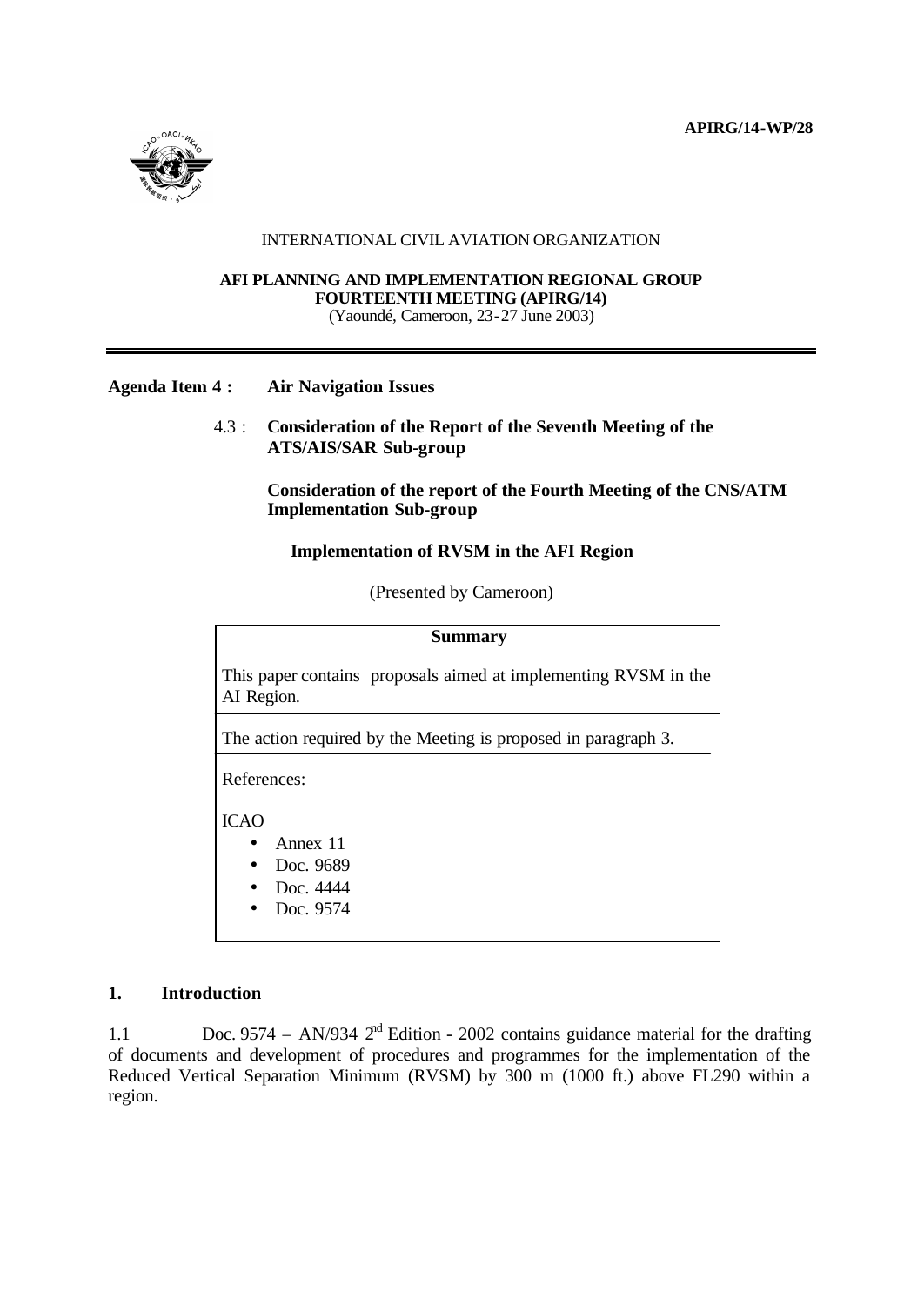1.2 The RVSM implementation process in the Region provides for the following stages: determination of the need for RVSM, preliminary analysis of the system safety, planning and preparation, testing phase and operational application. The safety analysis relates also to the phase after the implementation.

## **2. Discussions**

### **Background**

2.1 The seventh meeting of the ATS/AIS/SAR Sub-group held in October 2002 in Nairobi and the fourth meeting of the CNS/ATM Sub-group (Dakar, March 2003) adopted draft conclusions on the preparation of the implementation of the RVSM in the AFI Region. This relates namely to the designation of the South Atlantic Monitoring Agency (SATMA) as the regional monitoring agency, the use of the comparative method set forth in Doc.9689 for safety evaluation in RVSM implementation in the AFI Region, civil and military coordination within States, designation by States of the officers in charge of the RVSM programme before 20 May 2003, the development of procedures for incident reports by States, the implementation of national regulations with ICAO's assistance and **the RVSM implementation in the AFI Region from 27 November 2003.**

## **Safety Evaluation Methodology**

2.2 There are two methodologies for safety evaluation: the comparative method and the method of formal or mathematical evaluation. The formal evaluation method consists in estimating the predetermined tolerable maximum collision risk. This analytical method is based on the use of a collision risk model (CRM). The comparative method as defined in Doc. 9689 requires a similarity of parameters between the region considered and a reference region where a prior mathematical evaluation has been conducted. Such parameters relate notably to the network structure of ATS routes, separation minima, communication, navigation and surveillance facilities, the traffic level, navigation and aircraft performances, etc.

# **Adoption of a target level of safety (TLS) for the Region**

2.3 For the implementation of the RVSM, the AFI Region should adopt a target level of safety corresponding to collision risk relating to the performances of maintaining aircraft altitude. This TLS value of regional application should take into account ICAO guidance material and safety objectives set in other regions. Annex 11 and Doc.4444 have proposed two TLS levels:  $5x10^{-9}$  and  $2.5x10^{-9}$  fatal accidents/movements or flying hour.

# **Need for a Regional Monitoring Agency**

2.4 The role of a Regional Monitoring Agency (RMA) as defined in Doc.9574/AN/934 is, inter alia, to **establish as a matter of priority a data base for aircraft** which received from national supervisory authorities the clearance to fly at RVSM levels in the region under the RMA responsibility and to maintain the **target level of safety in that region (TLS)**. This role is being standardized at global level on the basis of the latest work of ICAO SASP Technical Panel (in November 2002).